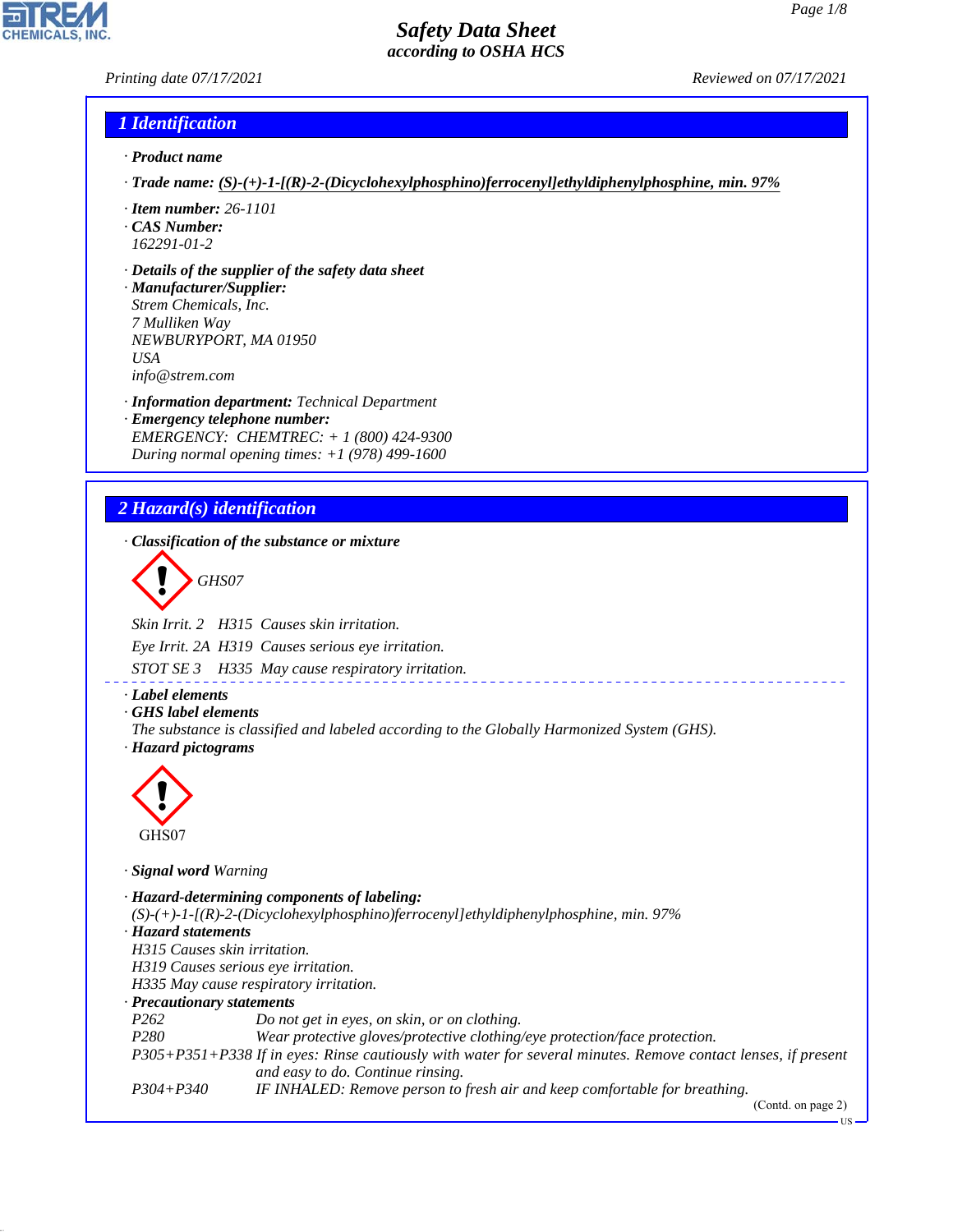*Printing date 07/17/2021 Reviewed on 07/17/2021*



#### *3 Composition/information on ingredients*

*· Chemical characterization: Substances*

*· CAS No. Description*

*162291-01-2 (S)-(+)-1-[(R)-2-(Dicyclohexylphosphino) ferrocenyl]ethyldiphenylphosphine, min. 97%*

# *4 First-aid measures*

- *· Description of first aid measures*
- *· After inhalation: In case of unconsciousness place patient stably in side position for transportation.*
- *· After skin contact: Immediately wash with water and soap and rinse thoroughly.*
- *· After eye contact:*
- *Rinse opened eye for several minutes under running water. If symptoms persist, consult a doctor.*
- *· After swallowing: If symptoms persist consult doctor.*
- *· Information for doctor:*
- *· Most important symptoms and effects, both acute and delayed No further relevant information available.*
- *· Indication of any immediate medical attention and special treatment needed No further relevant information available.*

# *5 Fire-fighting measures*

- *· Extinguishing media*
- *· Suitable extinguishing agents: Use fire fighting measures that suit the environment.*
- *· Special hazards arising from the substance or mixture No further relevant information available.*
- *· Advice for firefighters*

44.1.1

*· Protective equipment: No special measures required.*

(Contd. on page 3)

US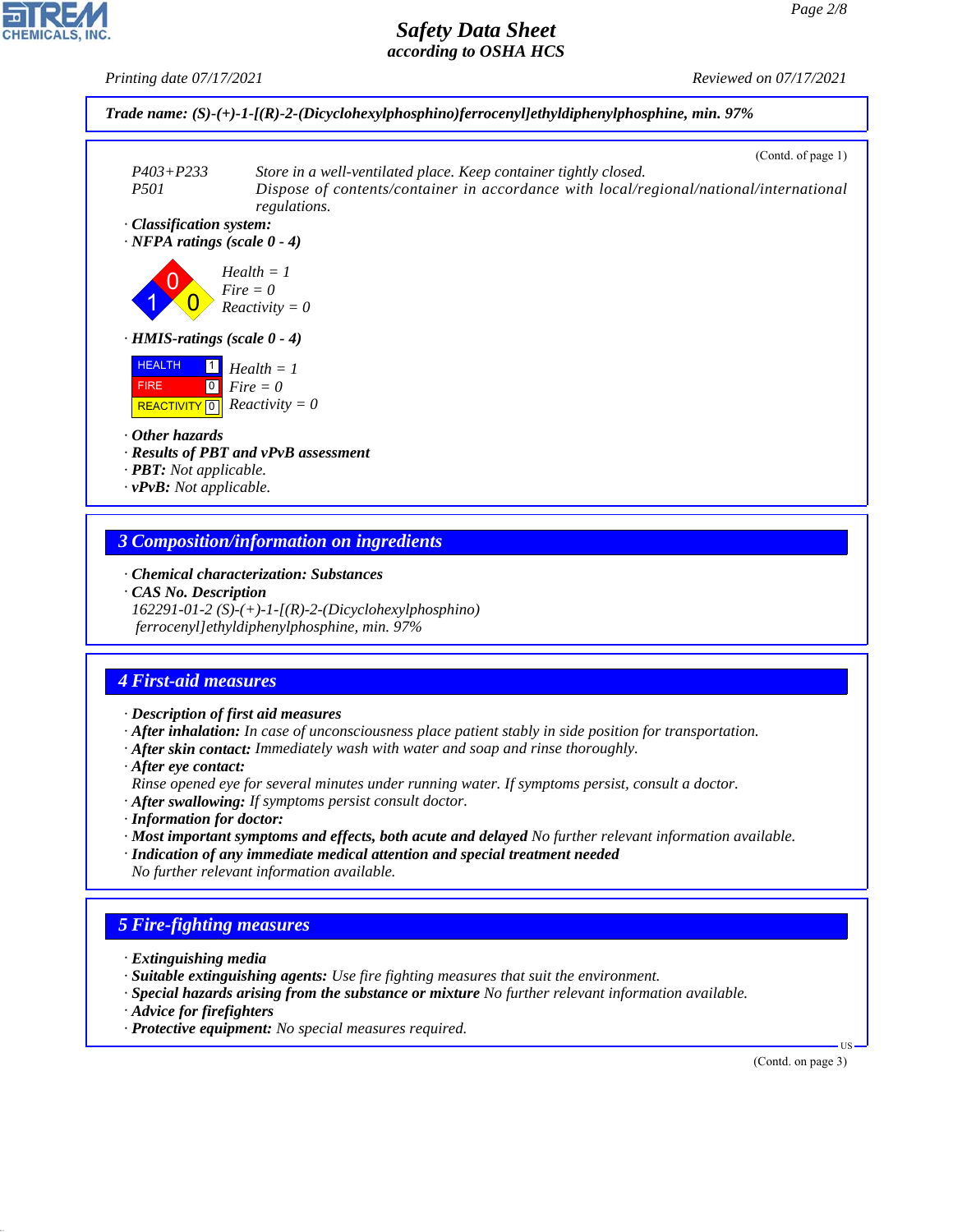*Printing date 07/17/2021 Reviewed on 07/17/2021*

*Trade name: (S)-(+)-1-[(R)-2-(Dicyclohexylphosphino)ferrocenyl]ethyldiphenylphosphine, min. 97%*

(Contd. of page 2)

#### *6 Accidental release measures*

- *· Personal precautions, protective equipment and emergency procedures Not required.*
- *· Environmental precautions: No special measures required.*
- *· Methods and material for containment and cleaning up: Dispose contaminated material as waste according to item 13. Ensure adequate ventilation.*
- *· Reference to other sections See Section 7 for information on safe handling. See Section 8 for information on personal protection equipment. See Section 13 for disposal information.*
- *· Protective Action Criteria for Chemicals*

*· PAC-1:*

*Substance is not listed.*

*· PAC-2:*

*Substance is not listed.*

*· PAC-3:*

*Substance is not listed.*

#### *7 Handling and storage*

*· Handling:*

- *· Precautions for safe handling No special precautions are necessary if used correctly.*
- *· Information about protection against explosions and fires: No special measures required.*
- *· Conditions for safe storage, including any incompatibilities*

*· Storage:*

- *· Requirements to be met by storerooms and receptacles: No special requirements.*
- *· Information about storage in one common storage facility: Not required.*
- *· Further information about storage conditions: Keep receptacle tightly sealed.*
- *· Specific end use(s) No further relevant information available.*

#### *8 Exposure controls/personal protection*

- *· Additional information about design of technical systems: No further data; see item 7.*
- *· Control parameters*
- *· Components with limit values that require monitoring at the workplace: Not required.*
- *· Additional information: The lists that were valid during the creation were used as basis.*
- *· Exposure controls*

44.1.1

- *· Personal protective equipment:*
- *· General protective and hygienic measures: Keep away from foodstuffs, beverages and feed. Immediately remove all soiled and contaminated clothing. Wash hands before breaks and at the end of work. Avoid contact with the eyes and skin.*
- *· Breathing equipment: A NIOSH approved respirator in accordance with 29 CFR 1910.134.*

(Contd. on page 4)



US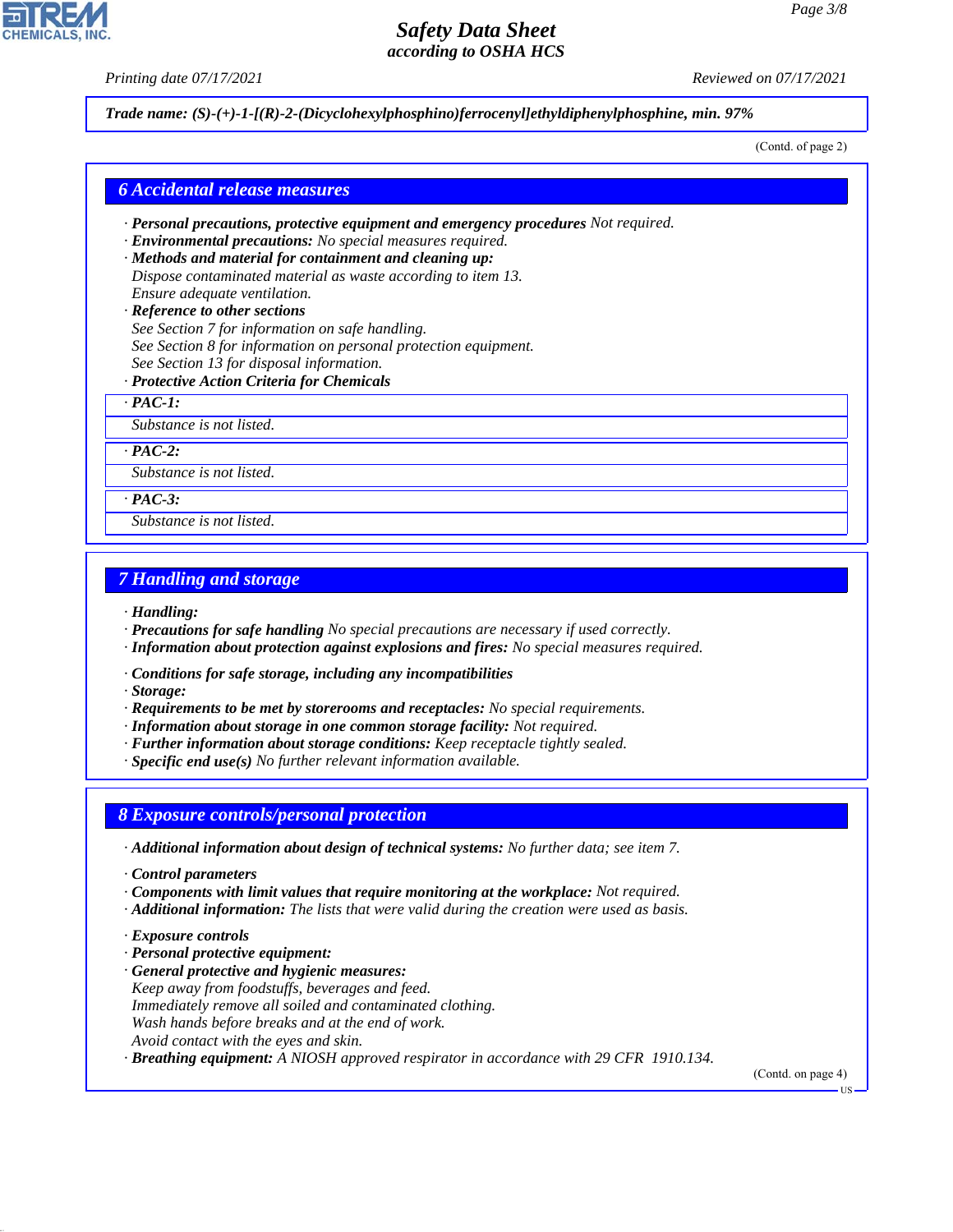(Contd. of page 3)

# *Safety Data Sheet according to OSHA HCS*

**CHEMICALS, INC** 

*Printing date 07/17/2021 Reviewed on 07/17/2021*

*Trade name: (S)-(+)-1-[(R)-2-(Dicyclohexylphosphino)ferrocenyl]ethyldiphenylphosphine, min. 97%*

*· Protection of hands:*



\_S*Protective gloves*

*The glove material has to be impermeable and resistant to the product/ the substance/ the preparation. Due to missing tests no recommendation to the glove material can be given for the product/ the preparation/ the chemical mixture.*

*Selection of the glove material on consideration of the penetration times, rates of diffusion and the degradation*

*· Material of gloves*

*The selection of the suitable gloves does not only depend on the material, but also on further marks of quality and varies from manufacturer to manufacturer.*

*· Penetration time of glove material*

*The exact break through time has to be found out by the manufacturer of the protective gloves and has to be observed.*

*· Eye protection:*



44.1.1

\_R*Tightly sealed goggles*

| · Information on basic physical and chemical properties<br><b>General Information</b><br>$\cdot$ Appearance:<br>Form:<br>Powder<br>Color:<br>Orange<br><i><b>Odorless</b></i><br>$\cdot$ Odor:<br>· Odor threshold:<br>Not determined.<br>$\cdot$ pH-value:<br>Not applicable.<br>· Change in condition<br><b>Melting point/Melting range:</b><br>Undetermined.<br><b>Boiling point/Boiling range:</b><br>Undetermined.<br>· Flash point:<br>Not applicable.<br>Not determined.<br>· Flammability (solid, gaseous):<br>· Ignition temperature:<br>Not determined.<br><b>Decomposition temperature:</b><br>Not determined.<br>$\cdot$ Auto igniting:<br>· Danger of explosion:<br>Product does not present an explosion hazard.<br><b>Explosion limits:</b><br>Lower:<br>Not determined.<br>Not determined.<br>Upper: |  |
|----------------------------------------------------------------------------------------------------------------------------------------------------------------------------------------------------------------------------------------------------------------------------------------------------------------------------------------------------------------------------------------------------------------------------------------------------------------------------------------------------------------------------------------------------------------------------------------------------------------------------------------------------------------------------------------------------------------------------------------------------------------------------------------------------------------------|--|
|                                                                                                                                                                                                                                                                                                                                                                                                                                                                                                                                                                                                                                                                                                                                                                                                                      |  |
|                                                                                                                                                                                                                                                                                                                                                                                                                                                                                                                                                                                                                                                                                                                                                                                                                      |  |
|                                                                                                                                                                                                                                                                                                                                                                                                                                                                                                                                                                                                                                                                                                                                                                                                                      |  |
|                                                                                                                                                                                                                                                                                                                                                                                                                                                                                                                                                                                                                                                                                                                                                                                                                      |  |
|                                                                                                                                                                                                                                                                                                                                                                                                                                                                                                                                                                                                                                                                                                                                                                                                                      |  |
|                                                                                                                                                                                                                                                                                                                                                                                                                                                                                                                                                                                                                                                                                                                                                                                                                      |  |
|                                                                                                                                                                                                                                                                                                                                                                                                                                                                                                                                                                                                                                                                                                                                                                                                                      |  |
|                                                                                                                                                                                                                                                                                                                                                                                                                                                                                                                                                                                                                                                                                                                                                                                                                      |  |
|                                                                                                                                                                                                                                                                                                                                                                                                                                                                                                                                                                                                                                                                                                                                                                                                                      |  |
|                                                                                                                                                                                                                                                                                                                                                                                                                                                                                                                                                                                                                                                                                                                                                                                                                      |  |
|                                                                                                                                                                                                                                                                                                                                                                                                                                                                                                                                                                                                                                                                                                                                                                                                                      |  |
|                                                                                                                                                                                                                                                                                                                                                                                                                                                                                                                                                                                                                                                                                                                                                                                                                      |  |
|                                                                                                                                                                                                                                                                                                                                                                                                                                                                                                                                                                                                                                                                                                                                                                                                                      |  |
|                                                                                                                                                                                                                                                                                                                                                                                                                                                                                                                                                                                                                                                                                                                                                                                                                      |  |
|                                                                                                                                                                                                                                                                                                                                                                                                                                                                                                                                                                                                                                                                                                                                                                                                                      |  |
|                                                                                                                                                                                                                                                                                                                                                                                                                                                                                                                                                                                                                                                                                                                                                                                                                      |  |
|                                                                                                                                                                                                                                                                                                                                                                                                                                                                                                                                                                                                                                                                                                                                                                                                                      |  |
| · Vapor pressure:<br>Not applicable.                                                                                                                                                                                                                                                                                                                                                                                                                                                                                                                                                                                                                                                                                                                                                                                 |  |
| Not determined.<br>$\cdot$ Density:                                                                                                                                                                                                                                                                                                                                                                                                                                                                                                                                                                                                                                                                                                                                                                                  |  |
| · Relative density<br>Not determined.                                                                                                                                                                                                                                                                                                                                                                                                                                                                                                                                                                                                                                                                                                                                                                                |  |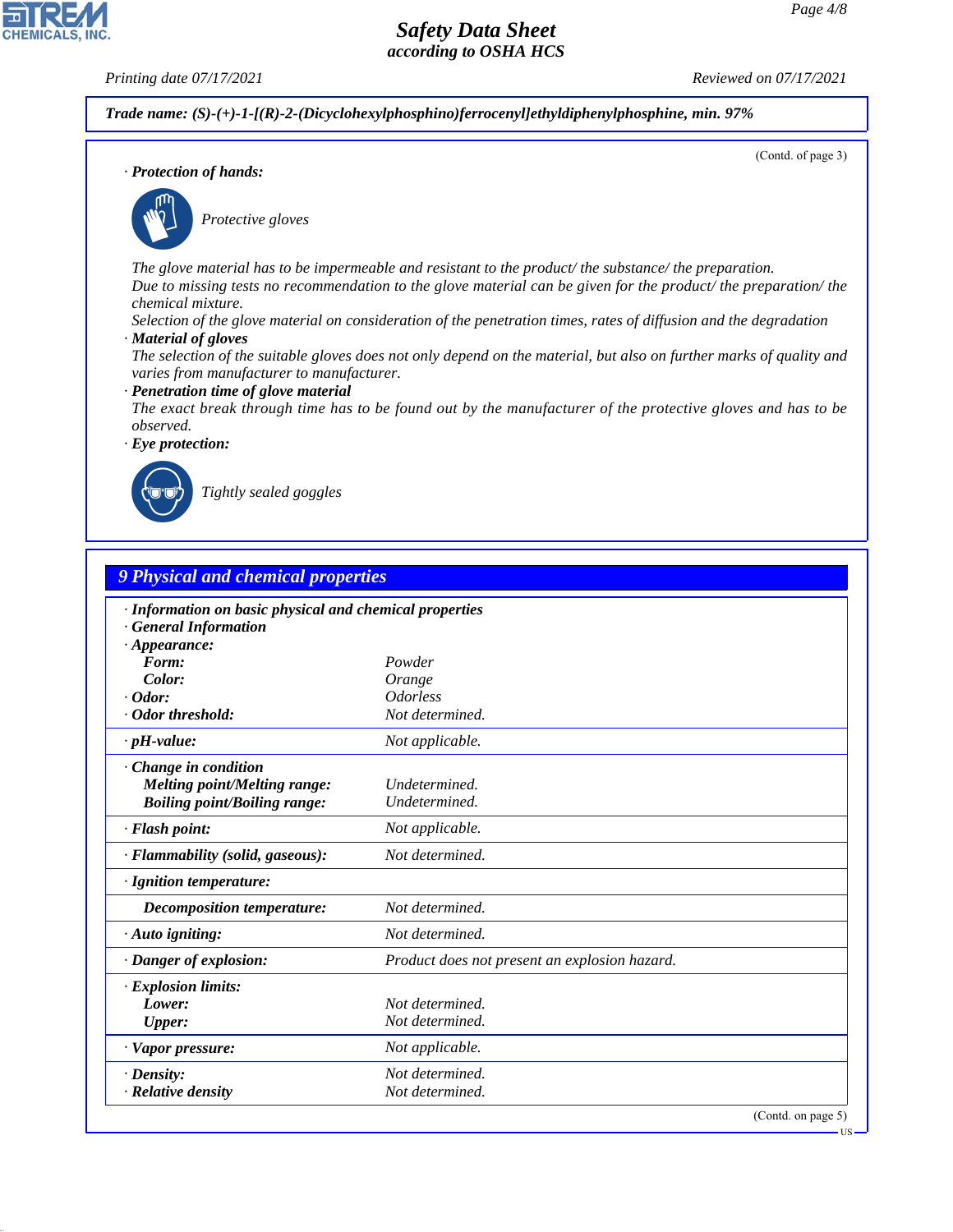*Printing date 07/17/2021 Reviewed on 07/17/2021*

*Trade name: (S)-(+)-1-[(R)-2-(Dicyclohexylphosphino)ferrocenyl]ethyldiphenylphosphine, min. 97%*

|                                                            |                                            | (Contd. of page 4) |
|------------------------------------------------------------|--------------------------------------------|--------------------|
| · Vapor density                                            | Not applicable.                            |                    |
| $\cdot$ Evaporation rate                                   | Not applicable.                            |                    |
| · Solubility in / Miscibility with                         |                                            |                    |
| Water:                                                     | <i>Insoluble.</i>                          |                    |
| · Partition coefficient (n-octanol/water): Not determined. |                                            |                    |
| · Viscosity:                                               |                                            |                    |
| Dynamic:                                                   | Not applicable.                            |                    |
| Kinematic:                                                 | Not applicable.                            |                    |
| · Solvent content:                                         |                                            |                    |
| Organic solvents:                                          | $0.0\%$                                    |                    |
| <b>VOC</b> content:                                        | 0.0 g/l / 0.00 lb/gl                       |                    |
| Solids content:                                            | $100.0\%$                                  |                    |
| $\cdot$ Other information                                  | No further relevant information available. |                    |

#### *10 Stability and reactivity*

- *· Reactivity No further relevant information available.*
- *· Chemical stability*
- *· Thermal decomposition / conditions to be avoided: No decomposition if used according to specifications.*
- *· Possibility of hazardous reactions No dangerous reactions known.*
- *· Conditions to avoid No further relevant information available.*
- *· Incompatible materials: No further relevant information available.*
- *· Hazardous decomposition products: No dangerous decomposition products known.*

#### *11 Toxicological information*

- *· Information on toxicological effects*
- *· Acute toxicity:*
- *· Primary irritant effect:*
- *· on the skin: Irritant to skin and mucous membranes.*
- *· on the eye: Irritating effect.*
- *· Sensitization: No sensitizing effects known.*
- *· Additional toxicological information:*

#### *· Carcinogenic categories*

*· IARC (International Agency for Research on Cancer)*

*Substance is not listed.*

*· NTP (National Toxicology Program)*

*Substance is not listed.*

*· OSHA-Ca (Occupational Safety & Health Administration)*

*Substance is not listed.*

#### *12 Ecological information*

*· Toxicity*

44.1.1

*· Aquatic toxicity: No further relevant information available.*

*· Persistence and degradability No further relevant information available.*

(Contd. on page 6)

US

*Page 5/8*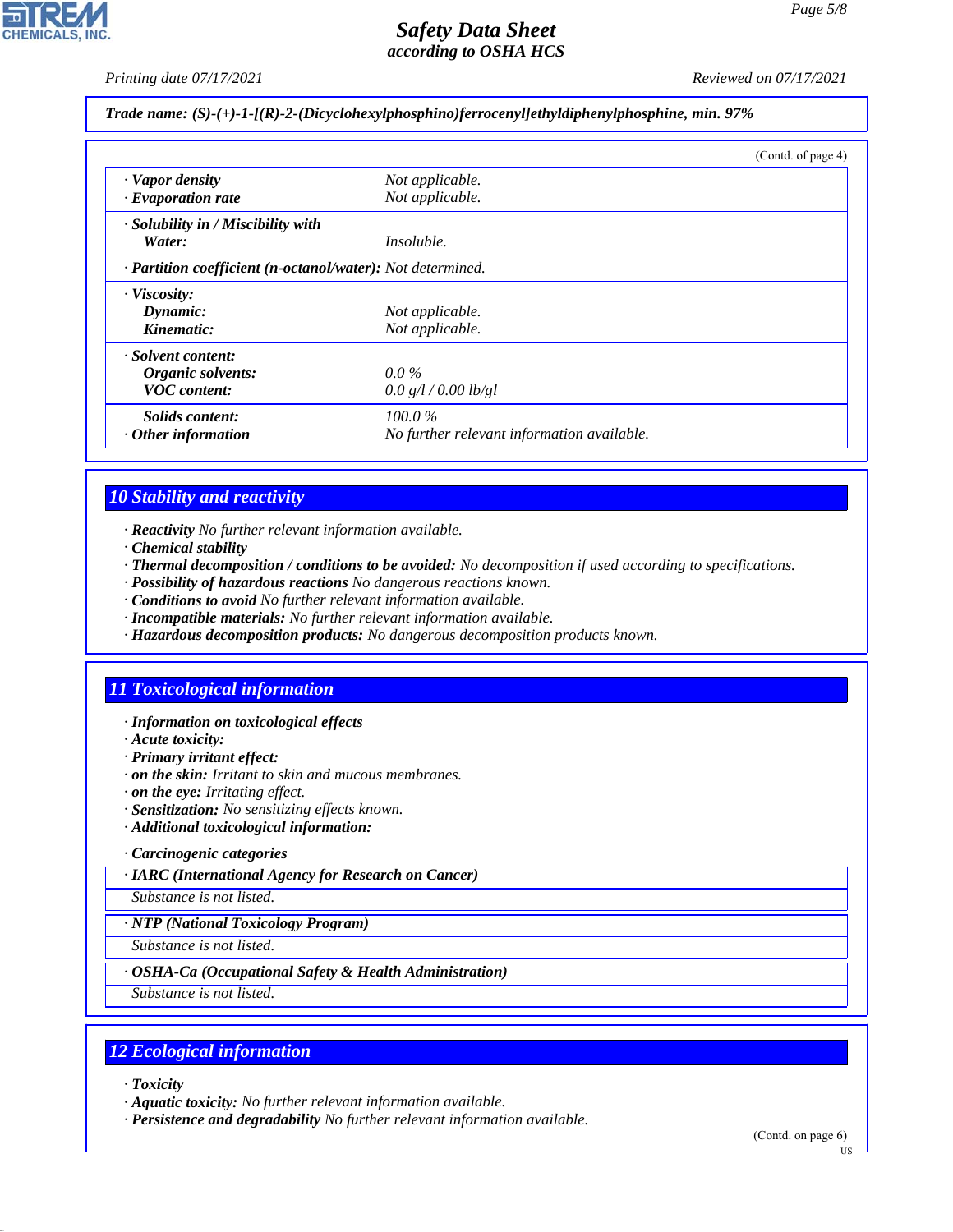*Printing date 07/17/2021 Reviewed on 07/17/2021*

*Trade name: (S)-(+)-1-[(R)-2-(Dicyclohexylphosphino)ferrocenyl]ethyldiphenylphosphine, min. 97%*

- *· Behavior in environmental systems:*
- *· Bioaccumulative potential No further relevant information available.*
- *· Mobility in soil No further relevant information available.*
- *· Additional ecological information:*
- *· General notes: Not known to be hazardous to water.*
- *· Results of PBT and vPvB assessment*
- *· PBT: Not applicable.*
- *· vPvB: Not applicable.*
- *· Other adverse effects No further relevant information available.*

#### *13 Disposal considerations*

- *· Waste treatment methods*
- *· Recommendation:*

*Must not be disposed of together with household garbage. Do not allow product to reach sewage system.*

- *· Uncleaned packagings:*
- *· Recommendation: Disposal must be made according to official regulations.*

| <b>14 Transport information</b>                                                     |                 |
|-------------------------------------------------------------------------------------|-----------------|
| $\cdot$ UN-Number<br>· DOT, ADN, IMDG, IATA                                         | not regulated   |
| $\cdot$ UN proper shipping name<br>· DOT, ADN, IMDG, IATA                           | not regulated   |
| $\cdot$ Transport hazard class(es)                                                  |                 |
| · DOT, ADN, IMDG, IATA<br>· Class                                                   | not regulated   |
| · Packing group<br>· DOT, IMDG, IATA                                                | not regulated   |
| · Environmental hazards:<br>$\cdot$ Marine pollutant:                               | No              |
| $\cdot$ Special precautions for user                                                | Not applicable. |
| · Transport in bulk according to Annex II of<br><b>MARPOL73/78 and the IBC Code</b> | Not applicable. |
| · UN "Model Regulation":                                                            | not regulated   |

#### *15 Regulatory information*

- *· Safety, health and environmental regulations/legislation specific for the substance or mixture · Sara*
- *· Section 355 (extremely hazardous substances):*
- *Substance is not listed.*
- *· Section 313 (Specific toxic chemical listings):*
- *Substance is not listed.*

44.1.1

(Contd. on page 7)



(Contd. of page 5)

US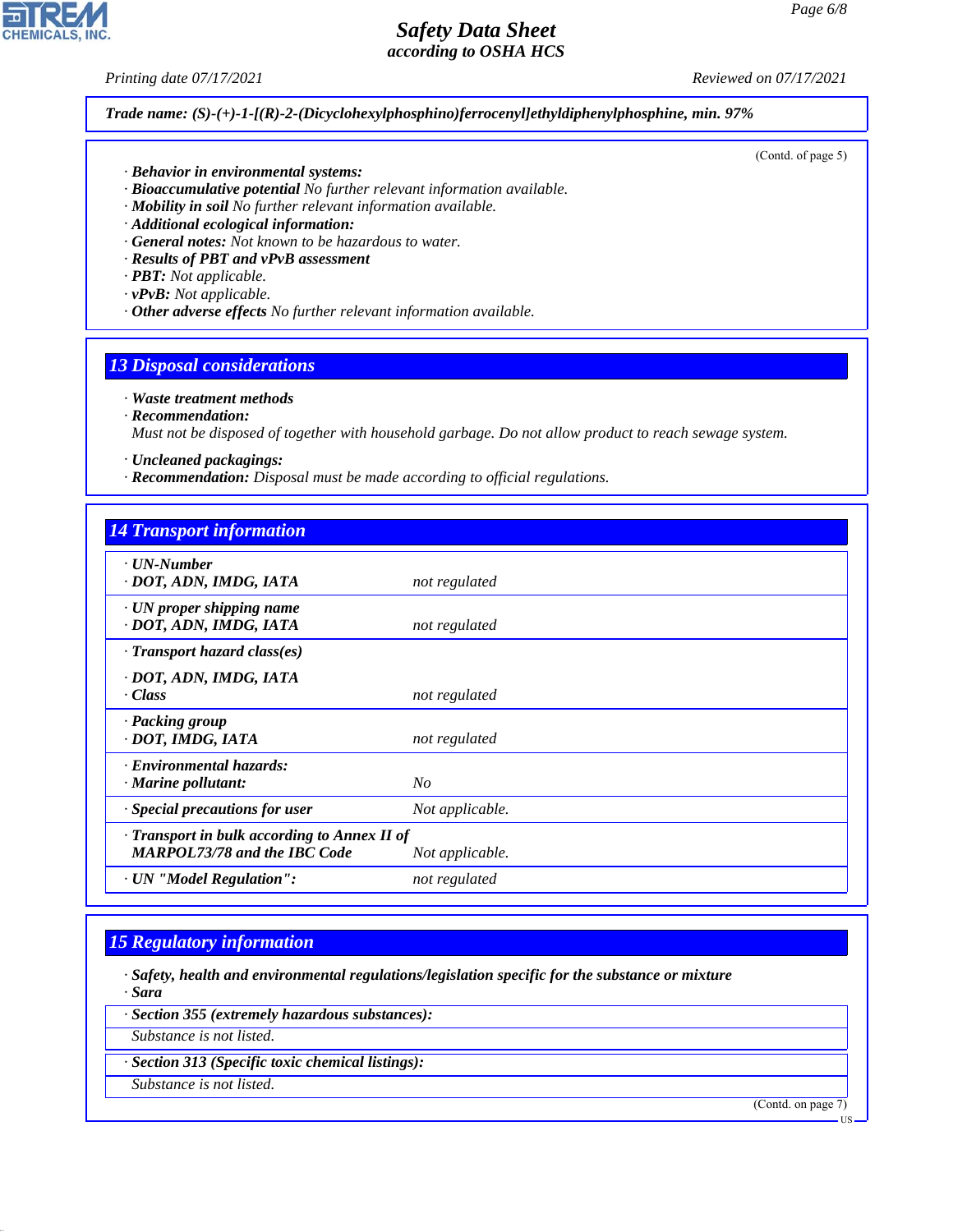*Printing date 07/17/2021 Reviewed on 07/17/2021*

*Trade name: (S)-(+)-1-[(R)-2-(Dicyclohexylphosphino)ferrocenyl]ethyldiphenylphosphine, min. 97%*

| Substance is not listed.                                                   | · TSCA (Toxic Substances Control Act):                                                                                                                                                         |
|----------------------------------------------------------------------------|------------------------------------------------------------------------------------------------------------------------------------------------------------------------------------------------|
|                                                                            |                                                                                                                                                                                                |
| · Proposition 65                                                           |                                                                                                                                                                                                |
| Chemicals known to cause cancer:                                           |                                                                                                                                                                                                |
|                                                                            |                                                                                                                                                                                                |
| Substance is not listed.                                                   |                                                                                                                                                                                                |
|                                                                            | · Chemicals known to cause reproductive toxicity for females:                                                                                                                                  |
| Substance is not listed.                                                   |                                                                                                                                                                                                |
|                                                                            | Chemicals known to cause reproductive toxicity for males:                                                                                                                                      |
| Substance is not listed.                                                   |                                                                                                                                                                                                |
|                                                                            | · Chemicals known to cause developmental toxicity:                                                                                                                                             |
| Substance is not listed.                                                   |                                                                                                                                                                                                |
| · Carcinogenic categories                                                  |                                                                                                                                                                                                |
|                                                                            | · EPA (Environmental Protection Agency)                                                                                                                                                        |
| Substance is not listed.                                                   |                                                                                                                                                                                                |
|                                                                            |                                                                                                                                                                                                |
|                                                                            | · TLV (Threshold Limit Value established by ACGIH)                                                                                                                                             |
| Substance is not listed.                                                   |                                                                                                                                                                                                |
|                                                                            | · NIOSH-Ca (National Institute for Occupational Safety and Health)                                                                                                                             |
|                                                                            |                                                                                                                                                                                                |
| Substance is not listed.<br>GHS label elements<br>· Hazard pictograms      | The substance is classified and labeled according to the Globally Harmonized System (GHS).                                                                                                     |
|                                                                            |                                                                                                                                                                                                |
| GHS07                                                                      |                                                                                                                                                                                                |
|                                                                            |                                                                                                                                                                                                |
|                                                                            | · Hazard-determining components of labeling:                                                                                                                                                   |
|                                                                            | $(S)-(+)$ -1-[(R)-2-(Dicyclohexylphosphino)ferrocenyl]ethyldiphenylphosphine, min. 97%                                                                                                         |
|                                                                            |                                                                                                                                                                                                |
| H315 Causes skin irritation.                                               |                                                                                                                                                                                                |
| H319 Causes serious eye irritation.                                        |                                                                                                                                                                                                |
|                                                                            | H335 May cause respiratory irritation.                                                                                                                                                         |
| P <sub>262</sub>                                                           | Do not get in eyes, on skin, or on clothing.                                                                                                                                                   |
| P <sub>280</sub>                                                           | Wear protective gloves/protective clothing/eye protection/face protection.                                                                                                                     |
|                                                                            |                                                                                                                                                                                                |
| · Signal word Warning<br>· Hazard statements<br>· Precautionary statements | P305+P351+P338 If in eyes: Rinse cautiously with water for several minutes. Remove contact lenses, if present<br>and easy to do. Continue rinsing.                                             |
| P304+P340<br>$P403 + P233$                                                 | IF INHALED: Remove person to fresh air and keep comfortable for breathing.                                                                                                                     |
| <i>P501</i>                                                                | Store in a well-ventilated place. Keep container tightly closed.                                                                                                                               |
|                                                                            | Dispose of contents/container in accordance with local/regional/national/international<br>regulations.<br>· Chemical safety assessment: A Chemical Safety Assessment has not been carried out. |



44.1.1